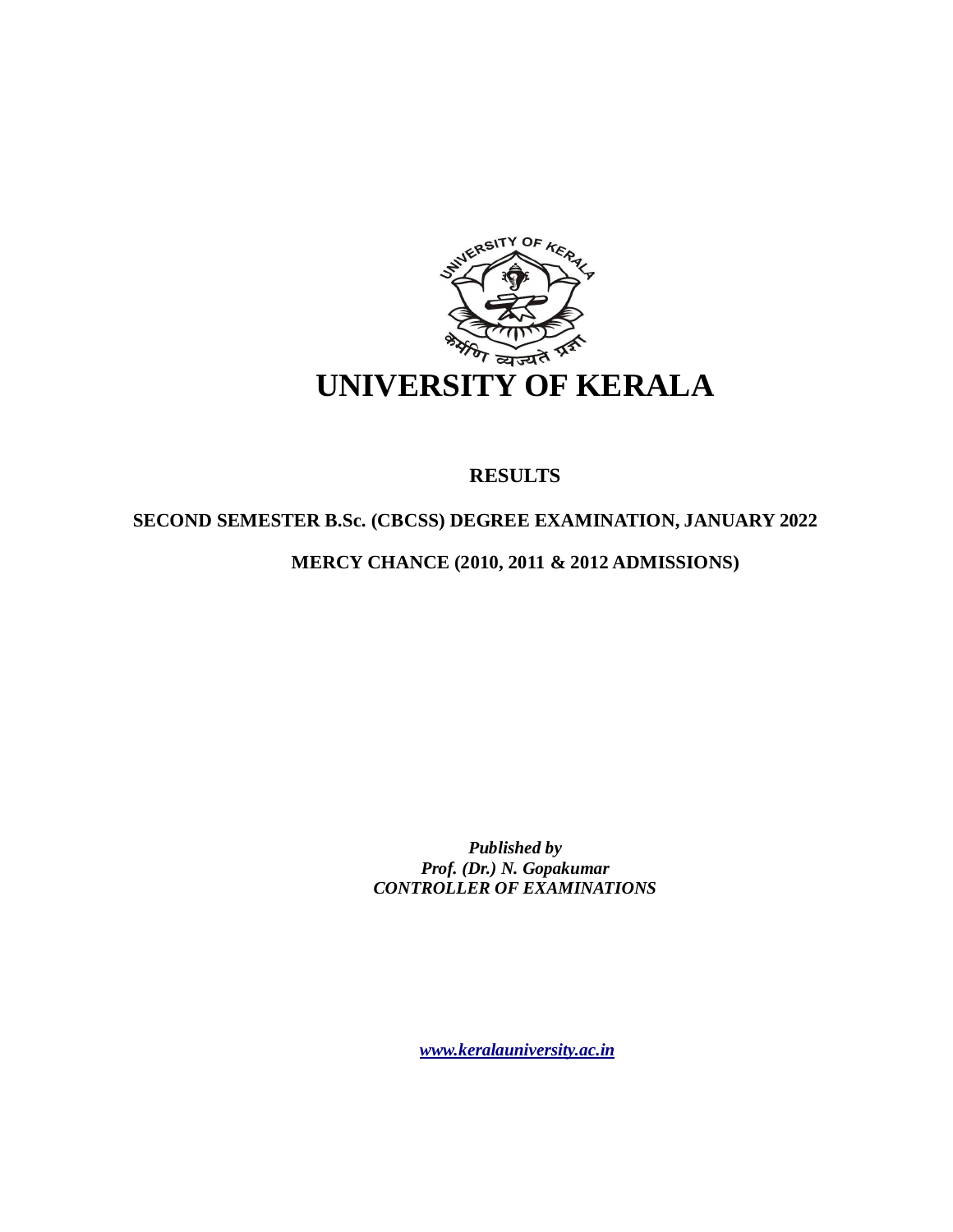Second Semester B.Sc.. CBCS Degree Examination January 2022 (Mercy Chance – 2010, 2011 and 2012 Admissions)

 **Not to be published before 26.05.2022**



# **UNIVERSITY OF KERALA**

## **Notification**

- 1. The following is the provisional list of Register Numbers of the successful candidates of Second Semester **B.Sc.** Degree Examination January 2022(Mercy Chance – 2010, 2011 and 2012 Admissions) of the First Degree Programme under CBCS System as declared by the Board of Examiners.
- 2. Those who are successful in parts means: either the Candidate has not obtained a separate minimum of 'D' grade in CE and ESE and/or has not obtained a minimum SGPA of 1.50.
- 3. The Mark lists of the candidates will be sent to the respective centers**.** However, the draft mark lists of Second semester will be made available in the University web site. Candidates can use the draft mark lists for applying for revaluation.
- 4. The last date for on-line Registration for applying for scrutiny & revaluation is 06.06.2022

**Sd/-**

 **Controller of Examinations**

**University Buildings, Thiruvananthapuram, Dated : 26/05/2022**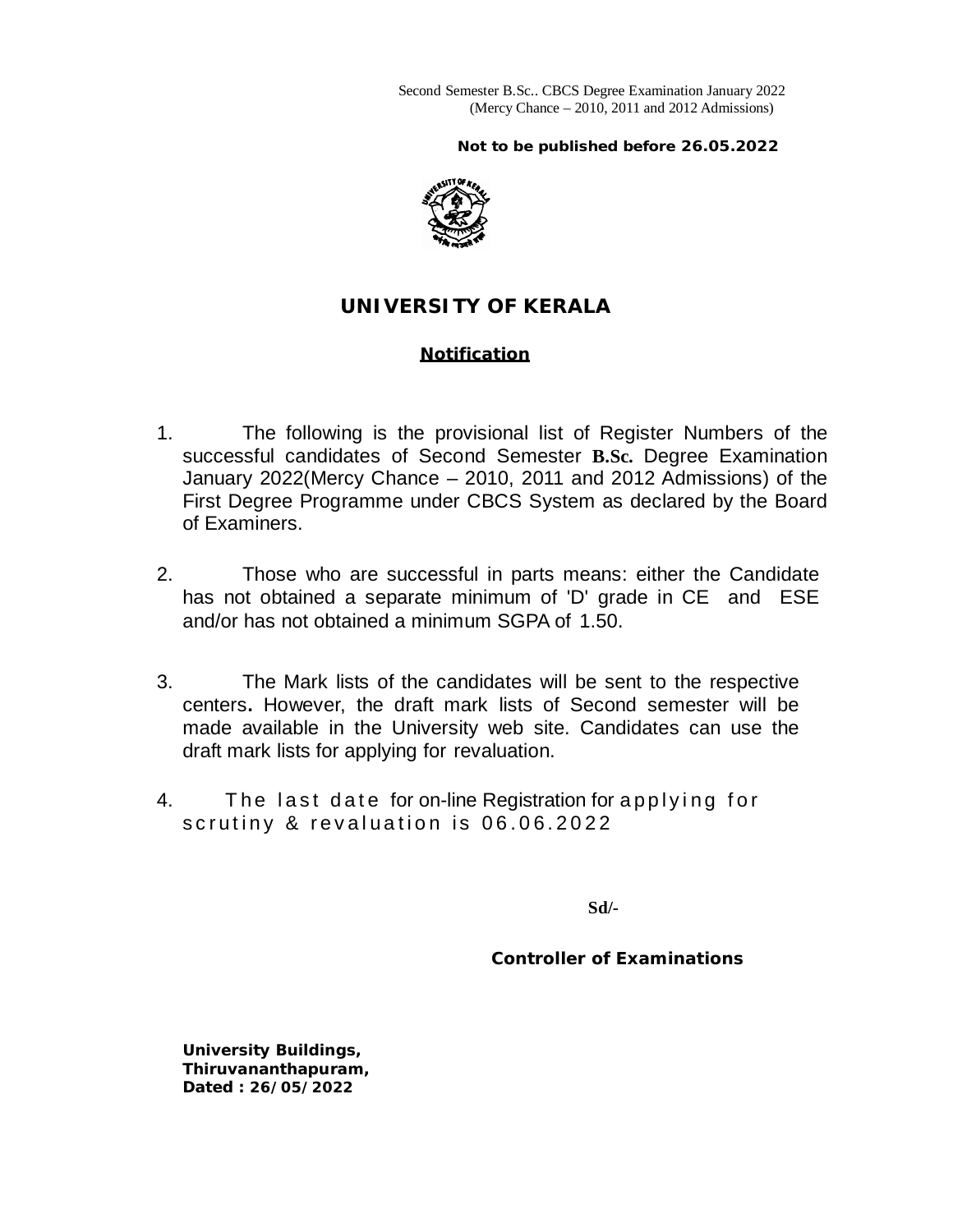Second Semester B.Sc. CBCS Degree Examination January 2022 (Mercy Chance – 2010, 2011 and 2012 Admissions)



## **UNIVERSITY OF KERALA**

**No.CBCS B.Sc./2022**

Thiruvananthapuram Dated: **26/05/2022**

## **SYNDICATE – IN – CIRCULATION**

**The results of the Seond Semester B.Sc. Degree Examination January 2022 (Mercy Chance – 2010, 2011 and 2012 Admissions) as declared by the respective Board of Examiners are given below.**

| Programme                                         | <b>Registered</b> | <b>Appeared</b> | Withheld | <b>Passed</b> | Percentage |
|---------------------------------------------------|-------------------|-----------------|----------|---------------|------------|
| B.Sc. Mathematics(220)<br>$(2010 \text{ Scheme})$ |                   |                 | 0        |               | 100.00     |
| B.Sc. Physics(230)<br>$(2010 \text{ Scheme})$     | 4                 | 4               | 0        | 3             | 75.00      |
| B.Sc. Zoology(250)<br>$(2012 \text{ Scheme})$     | 2                 | 2               | 0        |               | 50.00      |

**Sd/-** 

 **Controller of Examinations**

University Buildings, Thiruvananthapuram, Dated: 26/05/2022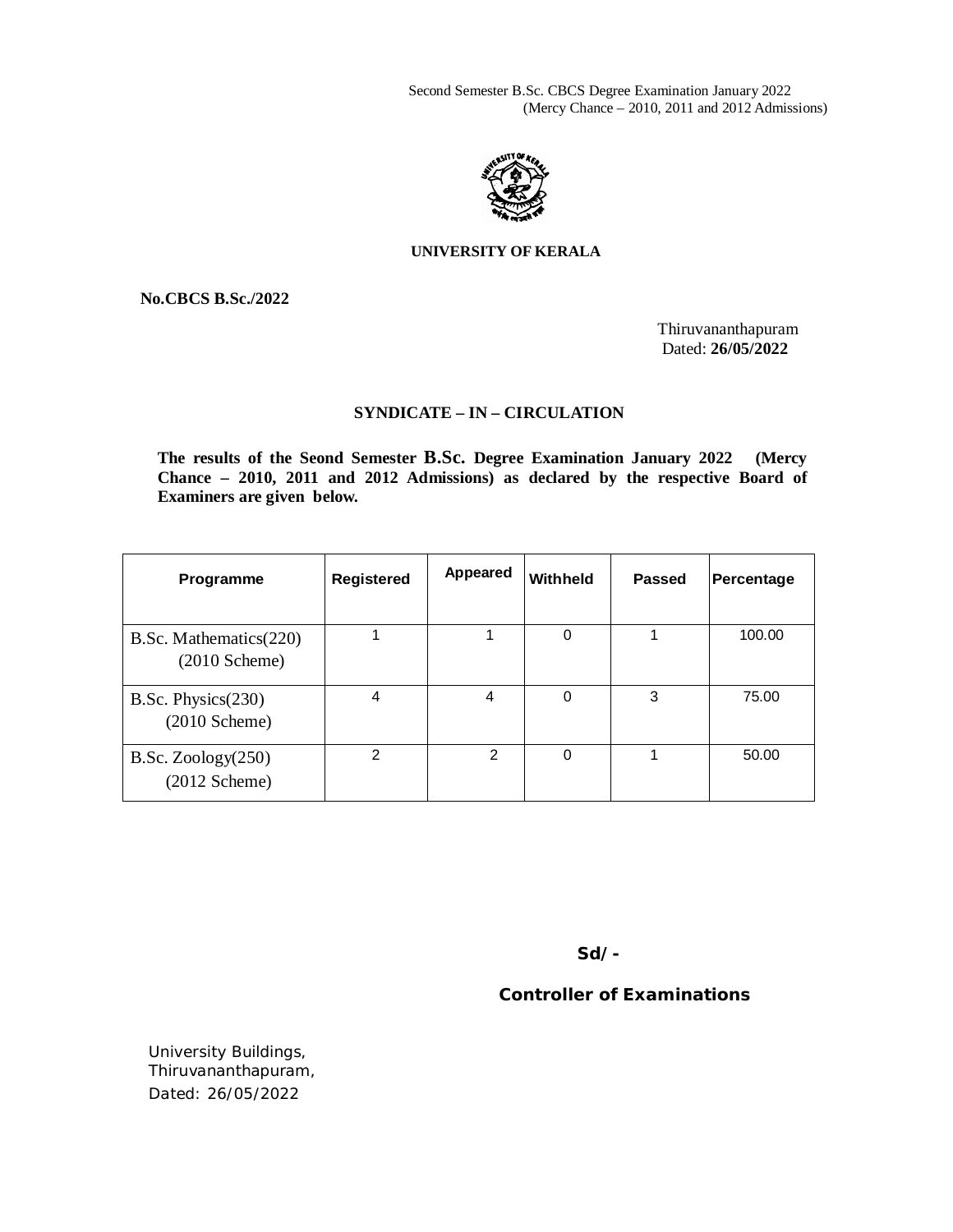# **College Code : 100 All Saint's College, Chakai, Thiruvananthapuram**

#### **B.Sc. - Mathematics(220)**

Course Pass

12100042(1.82)

## **B.Sc. - Physics(230)**

All Pass (Semester scores given in brackets)

10100020(1.60)

**College Code : 117**

## **Milad –E-Sherif Memorial College, Kayamkulam, Alappuzha**

#### **B.Sc. - Chemistry(235)**

Passed in Parts (Subject codes given in brackets)

10117004(234)

#### **B.Sc. - Zoology(250)**

All Pass (Semester scores given in brackets)

12117047(1.62)

**College Code : 118**

## **Mahatma Gandhi College , Kesavadasapuram, Thiruvananthapuram**

#### **B.Sc. - Physics(230)**

All Pass (Semester scores given in brackets)

12118008(1.74)

#### **College Code : 120**

## **Mar Ivanios College, Nalanchira, Thiruvananthapuram**

**B.Sc. - Zoology(250)**

Passed in Parts (Subject codes given in brackets)

12120019(56)